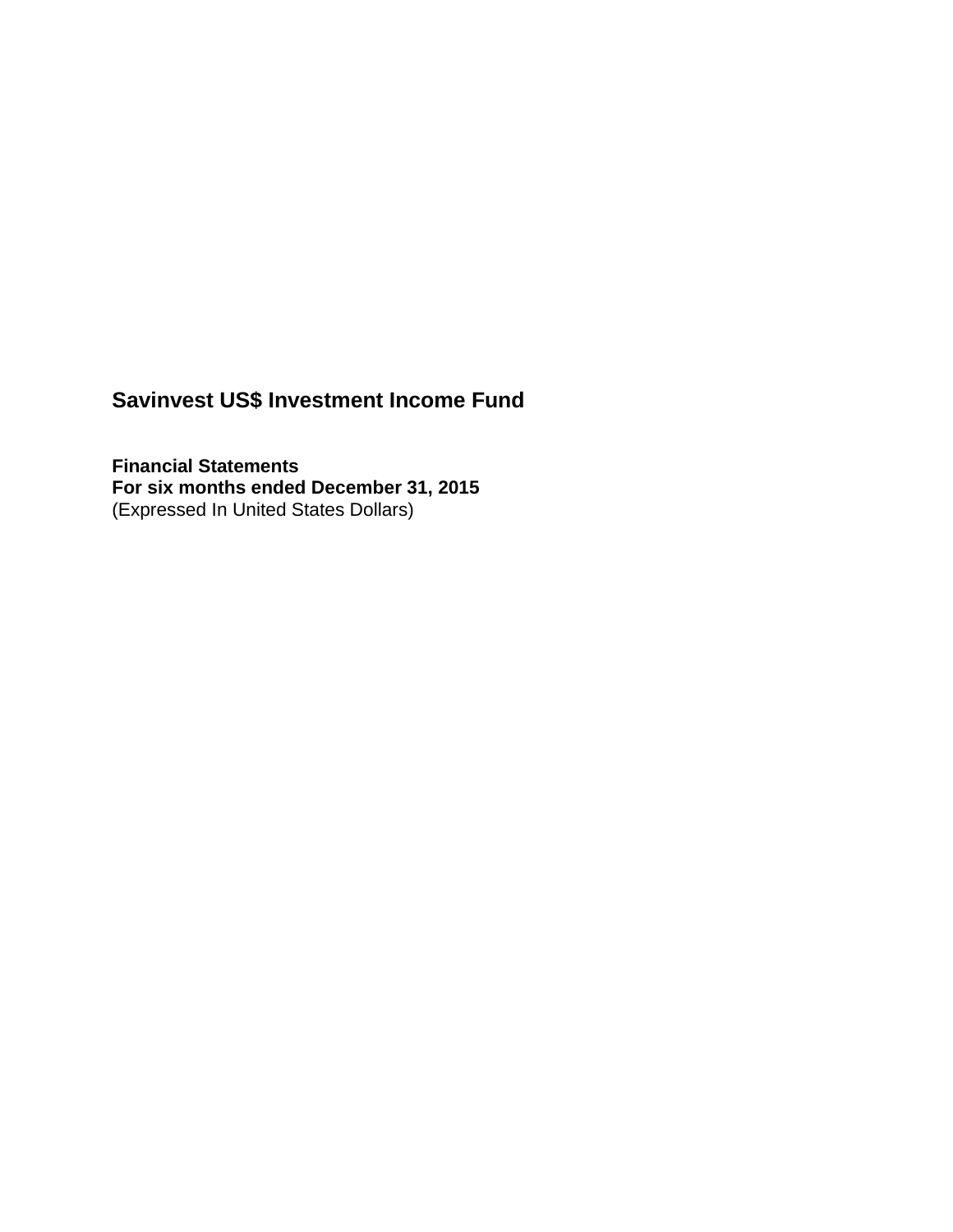#### **Summarized Statement of Financial Position**

|                                                | Unaudited as at<br>December 31<br>2015<br>US\$ | <b>Audited as at</b><br>June 30<br>2015<br>US\$ | <b>Unaudited as at</b><br>December 31<br>2014<br>US\$ |
|------------------------------------------------|------------------------------------------------|-------------------------------------------------|-------------------------------------------------------|
| <b>Total Assets</b>                            | 10,218,249                                     | 10,469,674                                      | 9,706,953                                             |
| <b>Total Liabilities</b>                       | (59,922)                                       | (64, 568)                                       | (58,448)                                              |
| <b>Total Net Assets</b>                        | 10,158,327                                     | 10,405,106                                      | 9,648,505                                             |
| <b>Net Assets Attributable to Unit-holders</b> | 10,158,327                                     | 10,405,106                                      | 9.648,505                                             |
| <b>Represented by:</b>                         |                                                |                                                 |                                                       |
| <b>Number of participating units</b>           | 1,011,856                                      | 1,037,826                                       | 966,681                                               |
| Net Asset value per unit                       | 10.0393                                        | 10.0259                                         | 9.9811                                                |

On February \_\_\_\_\_\_, 2016, the Trustee of Savinvest US\$ Investment Income Fund authorised these financial statements for issue.

\_\_\_\_\_\_\_\_\_\_\_\_\_\_\_\_\_\_\_\_\_\_ Trustee \_\_\_\_\_\_\_\_\_\_\_\_\_\_\_\_\_\_\_\_\_\_ Trustee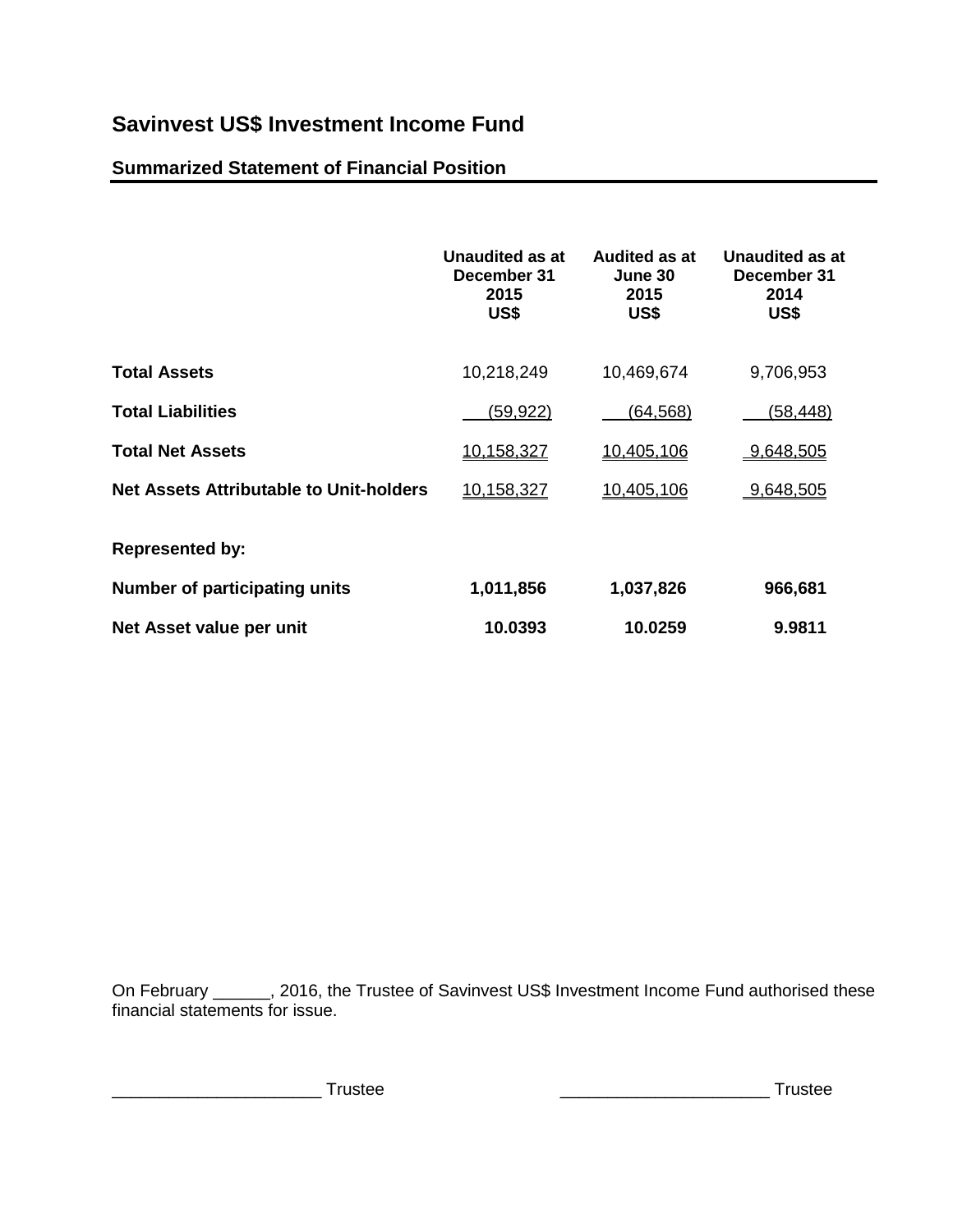### **Summarized Statement of Comprehensive Income**

|                                                                                          | <b>Unaudited for</b><br>December 31<br>2015<br>US\$ | <b>Audited for</b><br>6 months ended 12 months ended<br>June 30<br>2015<br>US\$ | <b>Unaudited for</b><br>6 months ended<br>December 31<br>2014<br>US\$ |
|------------------------------------------------------------------------------------------|-----------------------------------------------------|---------------------------------------------------------------------------------|-----------------------------------------------------------------------|
| Total Income                                                                             | 196,720                                             | 275,912                                                                         | 51,988                                                                |
| <b>Total Expenses</b>                                                                    | (119,256)                                           | <u>(237,134)</u>                                                                | <u>(119,061)</u>                                                      |
| Net income/(loss) for the period<br>before distributions                                 | 77,464                                              | 38,778                                                                          | (67,073)                                                              |
| Distributions to unit holders                                                            | (64,546)                                            | (125,078)                                                                       | (64,377)                                                              |
| Net profit for the period after distribution                                             | 12,918                                              | 86,300                                                                          | (131,450)                                                             |
| Increase/(Decrease) in net assets<br>attributable to unit holders of<br>redeemable units | 12,918                                              | 86,300                                                                          | (131,450)                                                             |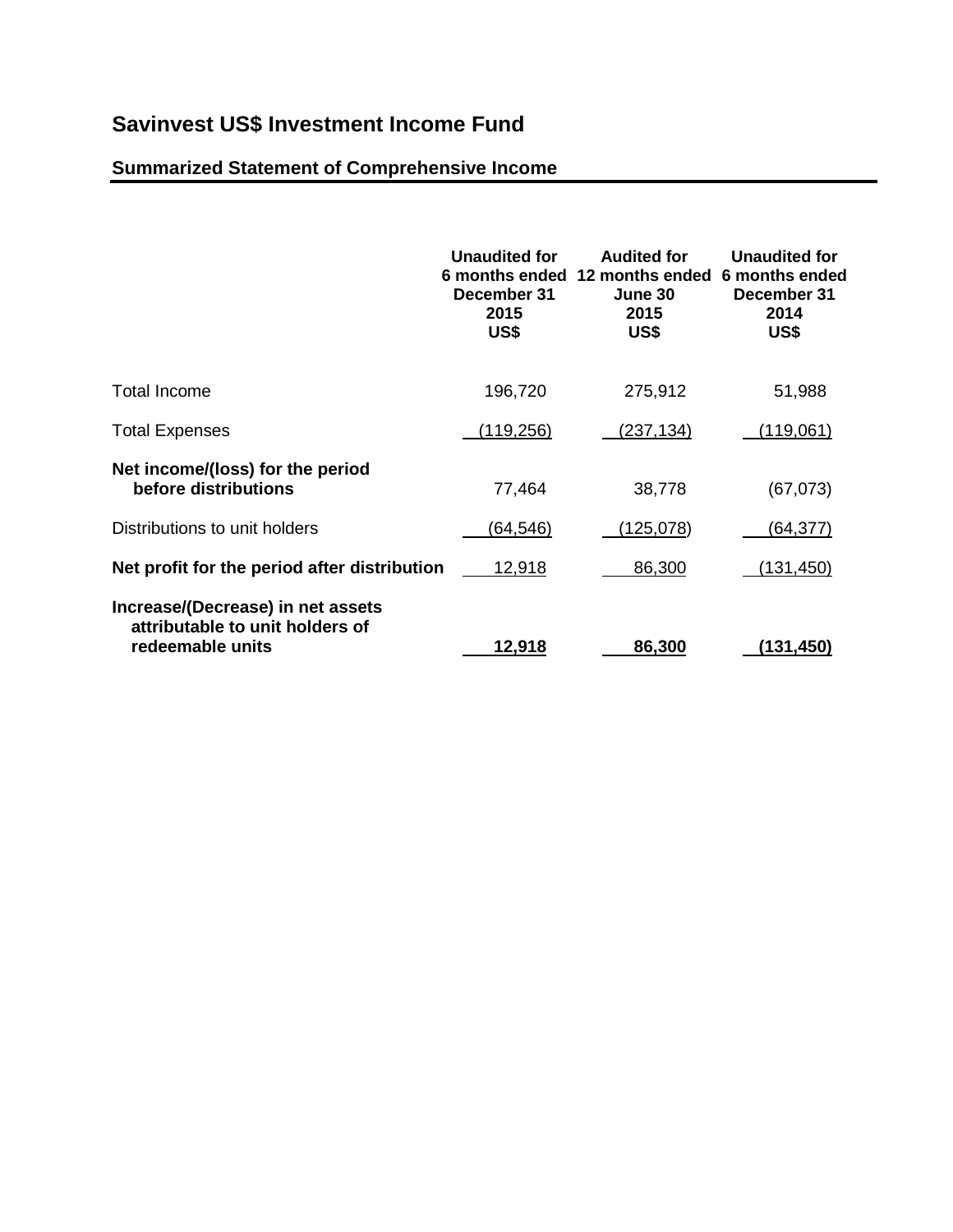$\overline{\phantom{a}}$ 

### **Statement of Changes in Net Assets attributable to unit holders**

| <b>Unaudited</b><br>Six Months ended December 31 2015                                                                                                           | <b>Number</b><br>Of units                                              | <b>Capital</b><br><b>Account</b><br>US\$                         | <b>Retained</b><br><b>Earnings</b><br>US\$ | <b>Net Assets</b><br>attributable<br>to unit<br>holders<br>balances<br>US\$ |
|-----------------------------------------------------------------------------------------------------------------------------------------------------------------|------------------------------------------------------------------------|------------------------------------------------------------------|--------------------------------------------|-----------------------------------------------------------------------------|
| Balance at the beginning of the year<br>Issue of units<br>Redemption of units<br>Distributions to unit holders<br>Net Profit for the period before distribution | 1,037,826<br>93,167<br>(125, 528)<br>6,391<br>$\overline{\phantom{m}}$ | 10,378,256<br>931,673<br>(1,255,278)<br>63,908<br>$\overline{a}$ | 26,850<br>(64, 546)<br>77,464              | 10,405,106<br>931,673<br>(1, 255, 278)<br>(638)<br>77,464                   |
| Balance at the end of the period                                                                                                                                | 1,011,856                                                              | 10.118.559                                                       | 26.85039,768                               | 10.158.327                                                                  |
| <b>Audited</b><br>For Year ended June 30 2015                                                                                                                   | <b>Number</b><br>Of units                                              | <b>Capital</b><br><b>Account</b><br>US\$                         | <b>Retained</b><br><b>Earnings</b><br>US\$ | <b>Net Assets</b><br>attributable<br>to unit<br>holders<br>balances<br>US\$ |
| Balance at the beginning of the year<br>Issue of units<br>Redemption of units<br>Distributions to unit holders<br>Net loss for the period before distribution   | 1,005,069<br>216,406<br>(196, 157)<br>12,508<br>÷÷                     | 10,050,686<br>2,164,995<br>(1,962,133)<br>124,708                | 113,150<br>(125,078)<br>(38, 778)          | 10,163,836<br>2,164,995<br>(1,962,133)<br>(370)<br>(38, 778)                |
| Balance at the end of the period                                                                                                                                | 1,037,826                                                              | 10,378,256                                                       | 26,850                                     | 10,405,106                                                                  |
| <b>Unaudited</b><br><b>Six Months ended December 31 2014</b>                                                                                                    | <b>Number</b><br>Of units                                              | <b>Capital</b><br><b>Account</b><br>US\$                         | <b>Retained</b><br><b>Earnings</b><br>US\$ | <b>Net Assets</b><br>attributable<br>to unit<br>holders<br>balances<br>US\$ |
| Balance at the beginning of the year<br><b>Issue of units</b><br>Redemption of units                                                                            | 1,005,069<br>59,946<br>(104, 771)                                      | 10,050,686<br>599,462<br>(1,047,709)                             | 113,150                                    | 10,163,836<br>599,462<br>(1,047,709)                                        |

| Balance at the end of the period            | 966.681           | 9.666.805   | (18.300)  | 9.648.505    |
|---------------------------------------------|-------------------|-------------|-----------|--------------|
| Net loss for the period before distribution | $- -$             | $- -$       | (67.073)  | (67,073)     |
| Distributions to unit holders               | 6.437             | 64.366      | (64, 377) | (11)         |
| <b>INGULIPHOT OF GETTU</b>                  | , , , , , , , , , | ,,,,,,,,,,, |           | ,,,,,,,,,,,, |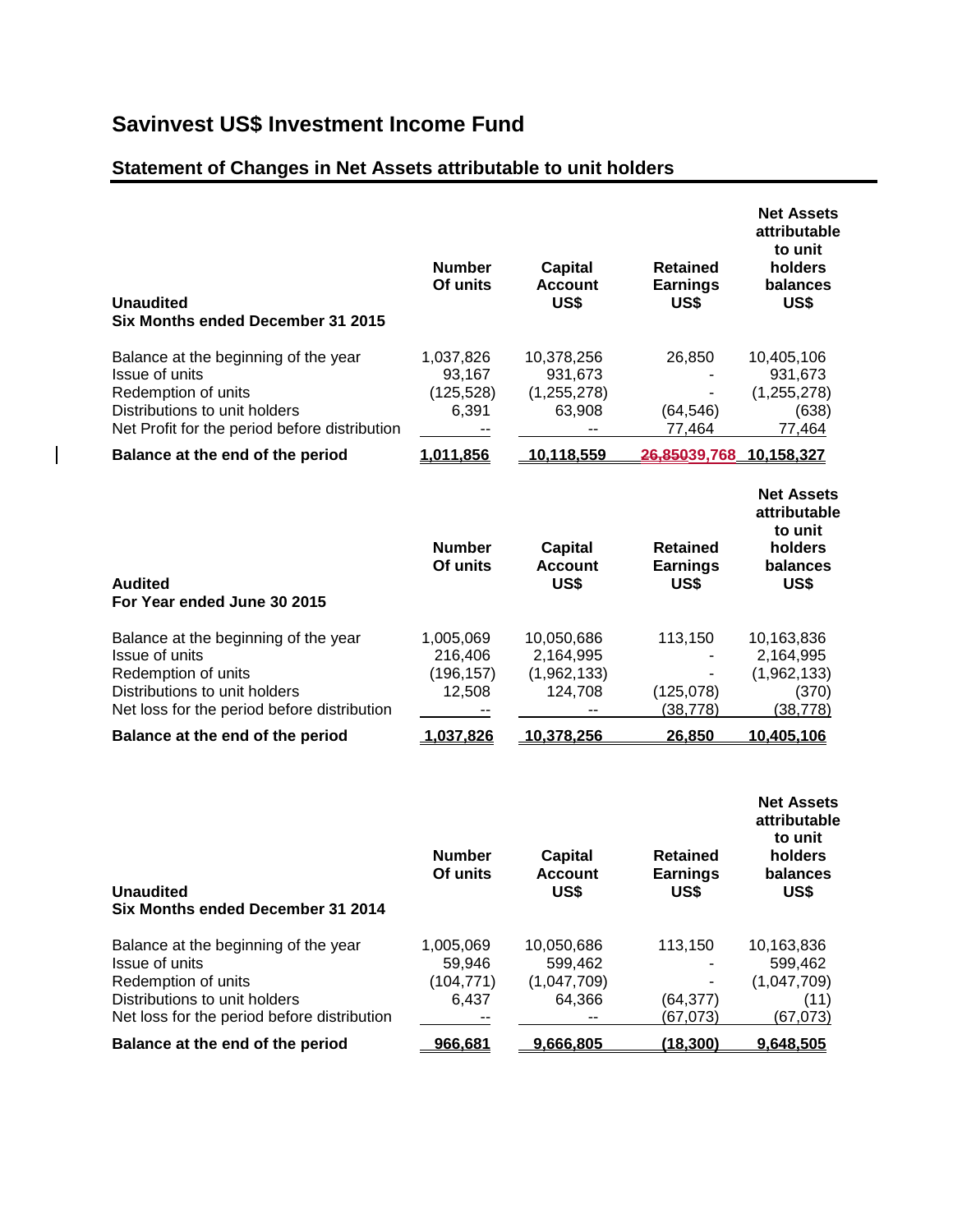### **Summarized Statement of Cash Flows**

|                                                                    | <b>Unaudited for</b><br>6 months ended<br>December 31<br>2015<br>US\$ | <b>Audited for</b><br>12 months ended<br>June 30<br>2015<br>US\$ | <b>Unaudited for</b><br>6 months ended<br>December 31<br>2014<br>US\$ |
|--------------------------------------------------------------------|-----------------------------------------------------------------------|------------------------------------------------------------------|-----------------------------------------------------------------------|
| Net cash (outflow)/inflow from operating activities                | (770, 067)                                                            | 484,778                                                          | 884,195                                                               |
| Net cash (outflow)/inflow from financing activities                | (324, 243)                                                            | 202,492                                                          | (448, 258)                                                            |
| Net (decrease)/ increase in cash and<br>cash equivalents           | (1,094,310)                                                           | 687,270                                                          | 435,937                                                               |
| Cash and cash equivalents at beginning of year                     | 1,641,877                                                             | 954,607                                                          | 954,607                                                               |
| Cash and cash equivalents at end of year                           | 547,567                                                               | 1,641,877                                                        | 1,390,544                                                             |
| <b>Represented by:</b>                                             |                                                                       |                                                                  |                                                                       |
| Cash at bank<br><b>Money Market Funds</b><br>Repurchase Agreements | 72,537<br>75,030<br>400,000                                           | 867,135<br>74,727<br>700,015                                     | 616,099<br>74,430<br>700,015                                          |
|                                                                    | 547,467                                                               | 1,641,877                                                        | 1,390,544                                                             |